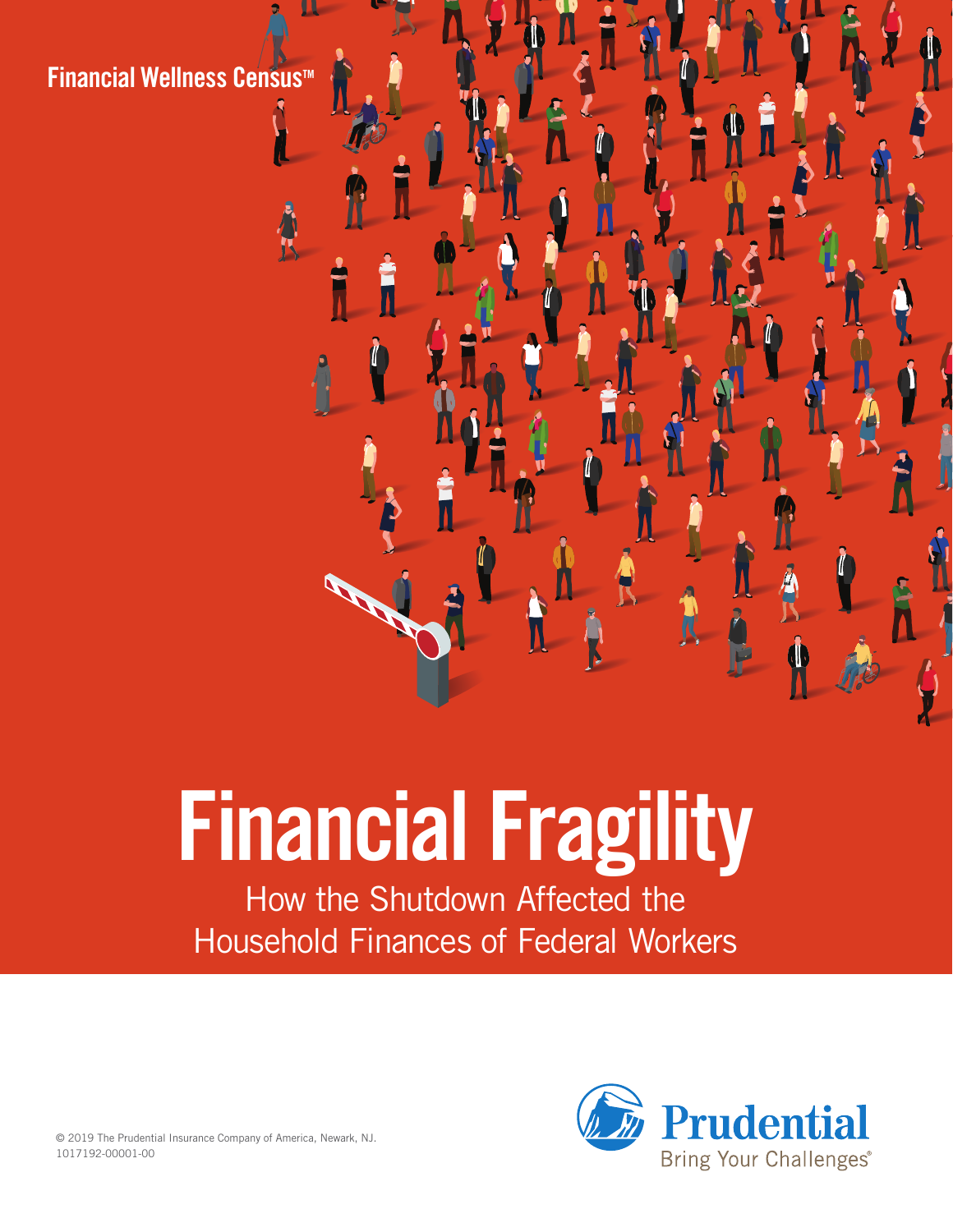# **Financial Fragility: How the Shutdown Affected the Household Finances of Federal Workers**

# **KEY FINDINGS**

Nearly half the survey respondents fell behind on their bills during the shutdown. More than a quarter missed a mortgage or rent payment.

Nearly a quarter cut back or eliminated spending on health or medical expenses for themselves or family members.

More than eight in 10 said their overall stress levels spiked, with 50% reporting that they became "much more stressed" as a result of the shutdown**.** 

#### **ABOUT THIS STUDY**

#### **Furloughed or Unpaid Federal Workers, Contractors, and Spouses Poll.**

*This poll was conducted from January 29 to 31, 2019, among a national sample of 352 furloughed or unpaid federal workers or contractors and spouses. The interviews were conducted online and the data were weighted to approximate a target sample of furloughed or unpaid federal workers or contractors and spouses based on age, race/ethnicity, gender, educational attainment, and region. Results from the full survey have a margin of error of plus or minus 5 percentage points.*

#### **General Population Poll**

*This poll was conducted from January 29 to 31, 2019, among a national sample of 1,959 adults. The interviews were conducted online and the data were weighted to approximate a target sample of adults based on age, race/ethnicity, gender, educational attainment, and region. Results from the full survey have a margin of error of plus or minus 2 percentage points.*

Researchers have warned for years that many Americans lack sufficient savings to cover even a relatively brief disruption of their income. But few events have provided a clearer real-world test of that assessment than the government shutdown that began on December 22, 2018, and ended 35 days later on January 25, 2019. During the impasse, approximately 800,000 federal workers went without paychecks, including about half who nonetheless continued to report for duty.

To learn more about the shutdown's impact on the financial health of federal workers and their households, and to assist employers and policymakers as they consider ways to help Americans solve the financial challenges of our changing world, Prudential Financial surveyed more than 350 federal employees and contractors who went unpaid during the shutdown, as well as spouses of such workers. The survey was conducted from January 29 through January 31. Its findings in many ways supplement the results of Prudential's 2018 Financial Wellness Census, which polled more than 3,000 Americans on how they are managing their day-to-day finances, saving for long-term goals like retirement and protecting themselves against common financial risks. The Census found the country almost equally split between those who are financially healthy and those who are struggling to meet current living expenses and save for long-term goals.

Among the new survey's most important findings:

**Federal workers' physical and emotional wellness suffered along with their financial wellness.** Eighty-three percent of survey respondents reported an uptick in their overall stress levels as a result of the shutdown, including 50% who were "much more stressed." Twenty-three percent reduced or stopped spending on health and medical expenses for themselves or family members during the shutdown, and 16% reduced or stopped spending on care services they normally provided for children or adults.

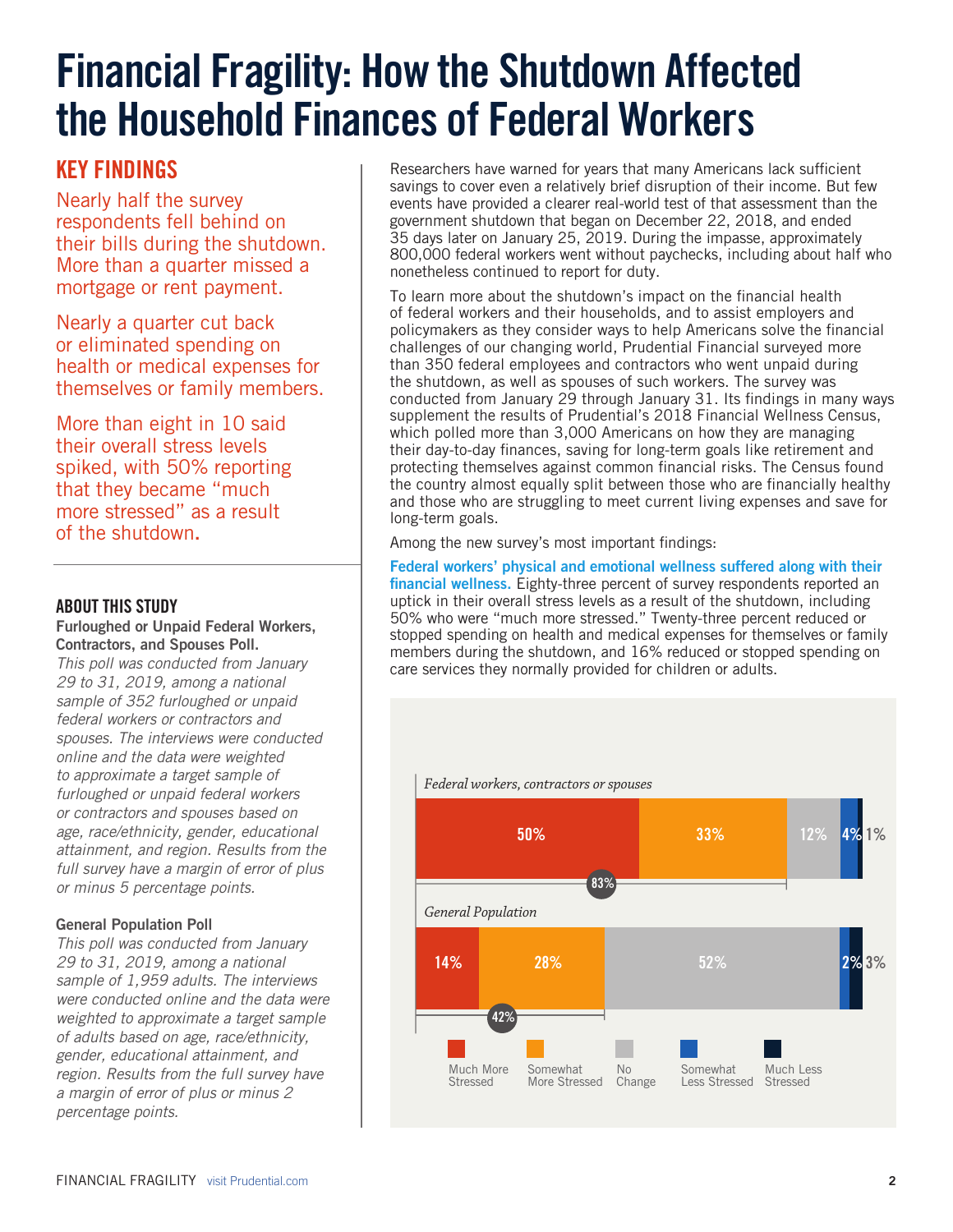**Household finances took a hit.** Forty-nine percent of survey respondents fell behind on their bills. Twentyseven percent missed a mortgage or rent payment, 13% fell behind on student loans, and 10% missed a tuition payment. Falling behind on bill payments could have consequences that extend long past the shutdown. Some federal workers may find that missing these payments has compromised their credit score, for example, which could make it harder to secure financing for a big purchase like a house or car, or simply make the cost of borrowing to do so higher. In turn, that could make it harder to save for long-term goals like retirement or manage other dayto-day expenses.

**Retirement savings accounts were compromised.** Twentysix percent of survey respondents said they dipped into their retirement accounts to pay bills or manage other day-to-day expenses during the shutdown, either by borrowing from their account or taking an outright distribution. Again, this could compromise their longterm financial wellness.

## **WHAT STEPS DID YOU TAKE IN RESPONSE TO THE SHUTDOWN?**

*Federal workers, contractors or spouses*



#### **Workers turned to family, friends and lenders for money.**

Forty-two percent of survey respondents took on new debt to help meet financial obligations and day-to-day expenses during the shutdown. Some tapped multiple sources. Forty percent borrowed from family or friends, 20% borrowed from a bank or credit union, and 10% borrowed from an alternative lender. In addition, 25% utilized a food bank during the shutdown, and 9% turned to crowdsourcing platforms to raise money.

### **HOW DID THE SHUTDOWN AFFECT YOUR HOUSEHOLD'S FINANCES?**

*Federal workers, contractors or spouses*



#### **Federal workers entered the shutdown more likely to have emergency savings than the general population.** Sixty-

one percent of survey respondents said they entered the shutdown with \$1,000 or more in emergency savings, compared with just 46% of the general population. Twentynine percent of federal workers and spouses said they had emergency savings of less than \$1,000, versus 14% of the general population. Just 11% of federal workers and spouses reported having no emergency savings heading into the shutdown, versus 40% of the general population. $1$ 

**Still, in a majority of cases, federal workers burned through most or all of their emergency savings.** Sixty-two percent of surveyed federal workers and spouses said they depleted all or most of their emergency savings during the shutdown. Thirty-one percent spent less than half their emergency savings, while 8% said they didn't spend any of their savings. Households with two federal workers were most likely to have emergency savings over \$1,000, with 81% of those households saying they did. Nonetheless, they also were most likely to have used the bulk of their savings.

 $1$  For comparison purposes, Prudential also conducted a shorter survey of more than  $1,900$  American adults who don't work for the federal government on their reaction to the government shutdown. All survey results reported in this paper reference federal workers and their spouses except where they are specifically noted to refer to the general population.